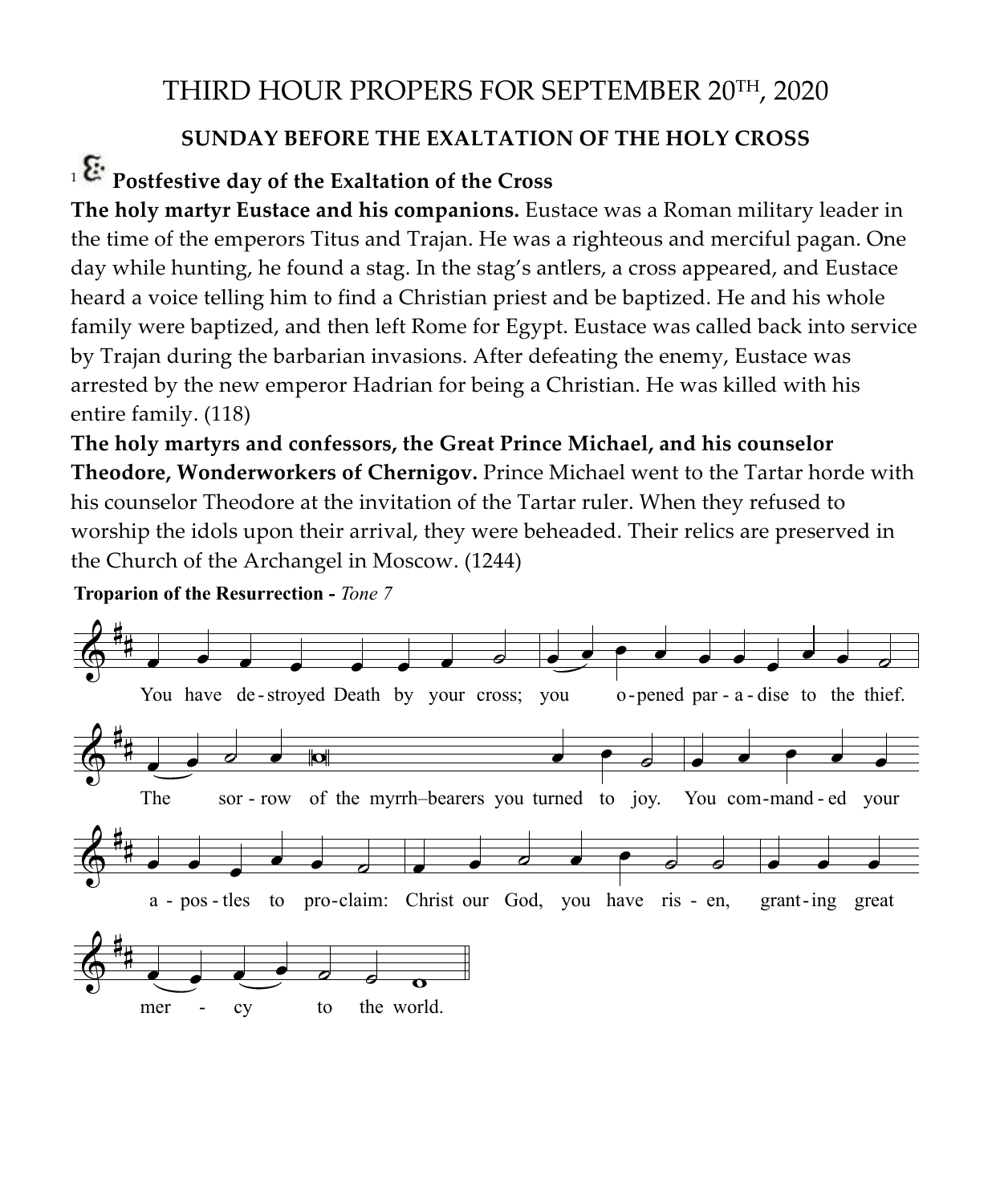

our souls. for